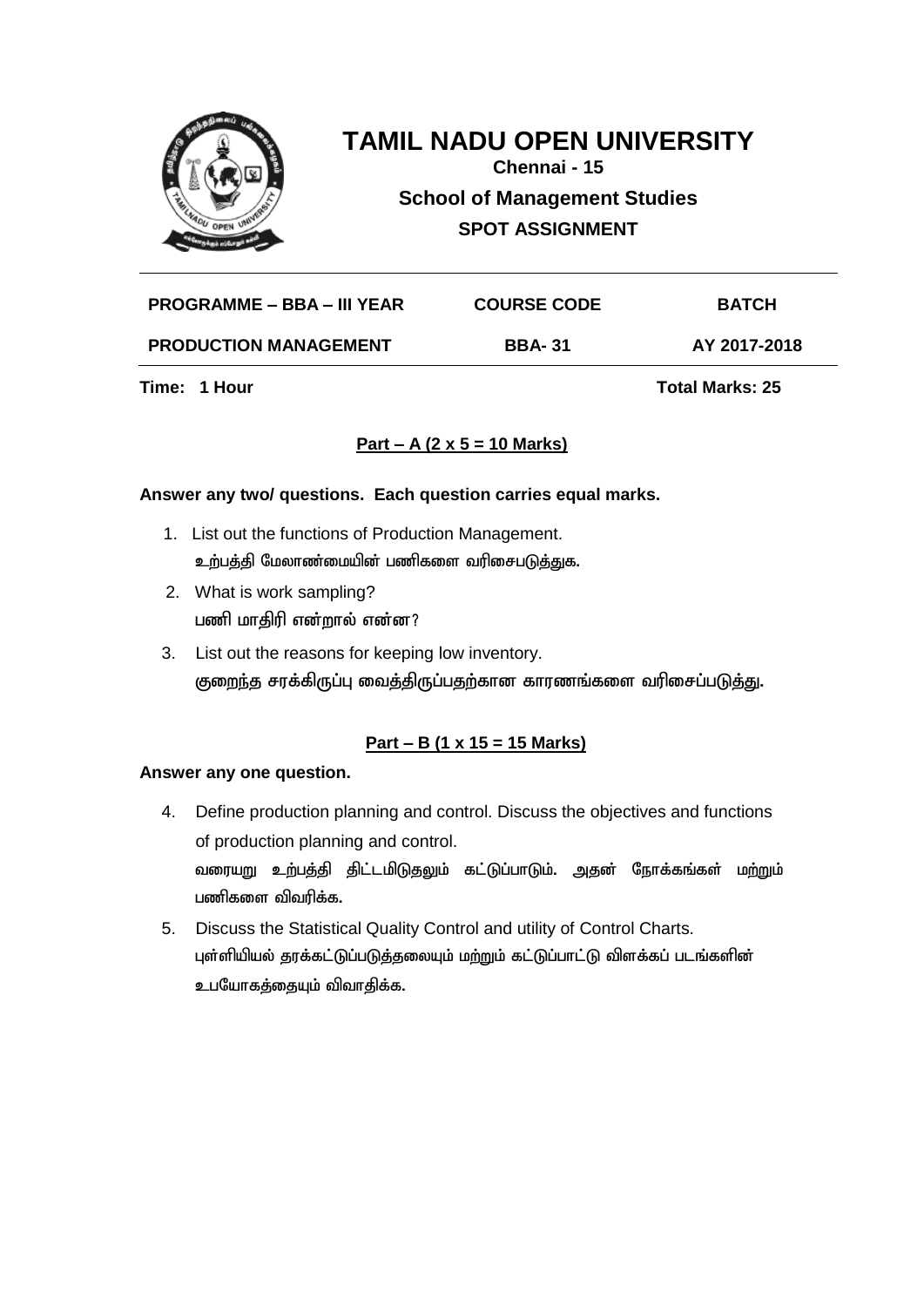

**Chennai - 15**

**School of Management Studies SPOT ASSIGNMENT**

| PROGRAMME – BBA – III YEAR  | <b>COURSE CODE</b> | <b>BATCH</b> |
|-----------------------------|--------------------|--------------|
| <b>PERSONNEL MANAGEMENT</b> | <b>BBA-32</b>      | AY 2017-2018 |

**Time: 1 Hour Total Marks: 25** 

# **Part – A (2 x 5 = 10 Marks)**

#### **Answer any two/ questions. Each question carries equal marks.**

- 1. What are objectives of personnel management? பணியாளர் மேலாண்மையின் நோக்கங்கள் யாவை?
- 2. What are the factors responsible for the growth of Human Relations? மனித உறவுகள் வளர்ச்சிக்கான காரணிகள் யாவை?
- 3. Define labour turnover? Specify the various measurement of labour turnover?

பணியாளர் வெளியேற்றம் வரையறு. பல்வேறு பணியாளர் வெளியேற்றக் கணக்கீட்டைப் பற்றி குறிப்பெழுதுக.

### **Part – B (1 x 15 = 15 Marks)**

#### **Answer any one question.**

4. What do you mean by job analysis? Explain the purpose and uses of job analysis.

பணி ஆய்வு என்றால் என்ன? பணி ஆய்வின் நோக்கம் மற்றும் பயன்களை விளக்குக.

5. Explain the various important Incentive Plans of Wage Payment. பல்வேறு முக்கிய ஊக்க ஊதிய முறைகளை விளக்குக.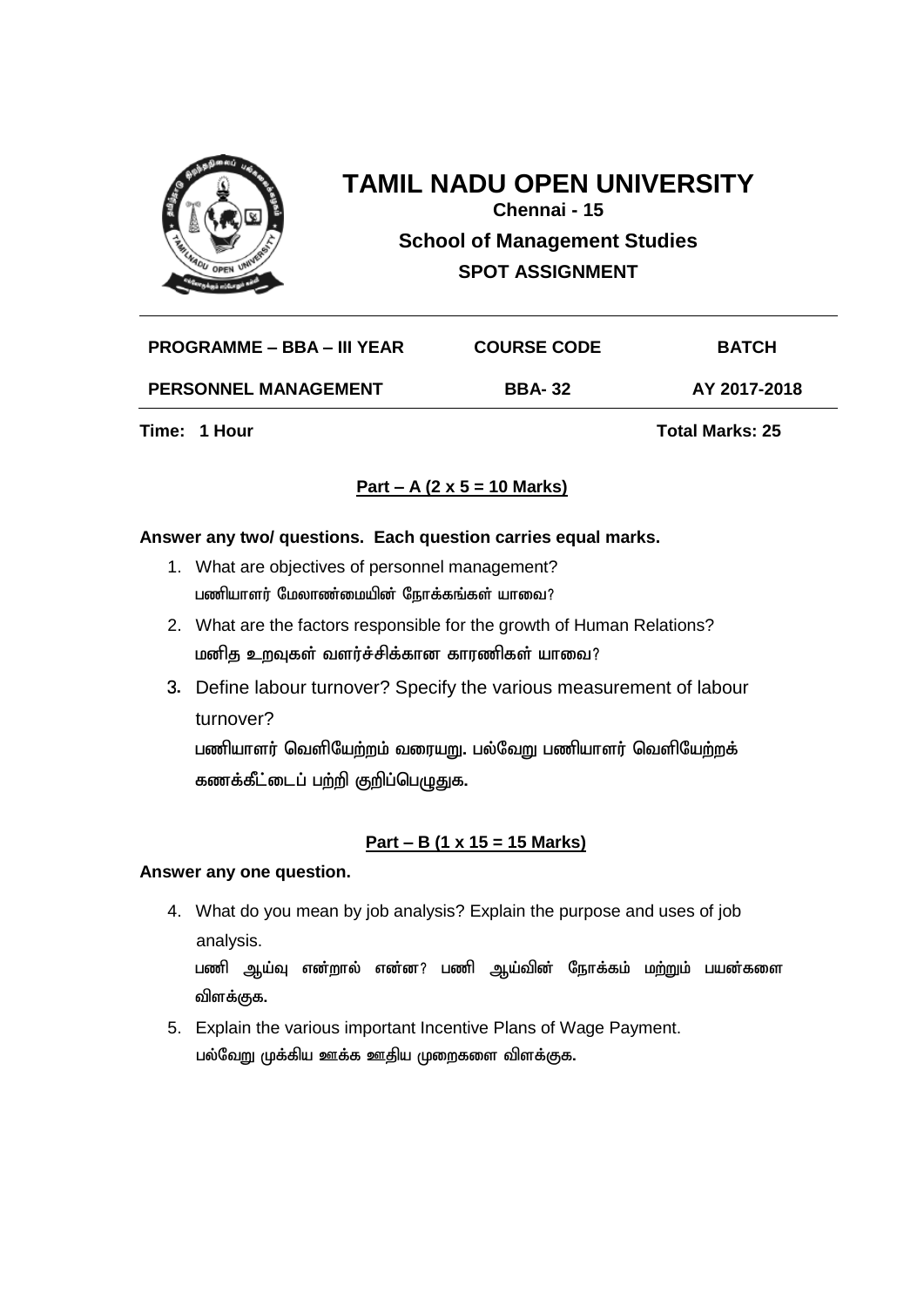

**Chennai - 15**

**School of Management Studies SPOT ASSIGNMENT**

| PROGRAMME – BBA – III YEAR | <b>COURSE CODE</b> | <b>BATCH</b> |
|----------------------------|--------------------|--------------|
| <b>BUSINESS LAW</b>        | <b>BBA-33</b>      | 2017-2018    |
|                            |                    |              |

**Time: 1 Hour Total Marks: 25** 

### **Part – A (2 x 5 = 10 Marks)**

#### **Answer any two/ questions. Each question carries equal marks.**

- 1. What are the essentials of a valid contract? ஒரு முமுமையான ஒப்பந்தக் காரணிகள் யாவை?
- 2. Comparative between condition and warranty. நிபந்தனை உத்திரவாதம் ஒப்பிடுக.
- 3. Write short notes on

(a) Settlement of Accounts (b) Public Notice

சிறு குறிப்பு வரைக (a) பொது அறிவிப்பு (b) கணக்குத் தீர்த்தல்

### **Part – B (1 x 15 = 15 Marks)**

#### **Answer any one question.**

4. Explain the rules regarding passing of ownership under the sales of goods Act.

சரக்கு விற்பனை சட்டத்திற்கு கீழ் சொத்துரிமை மாற்றத்தின் விதிமுறைகளை விளக்குக.

5. Explain the law of agency. முகமைச் சட்டம் பற்றி விளக்குக.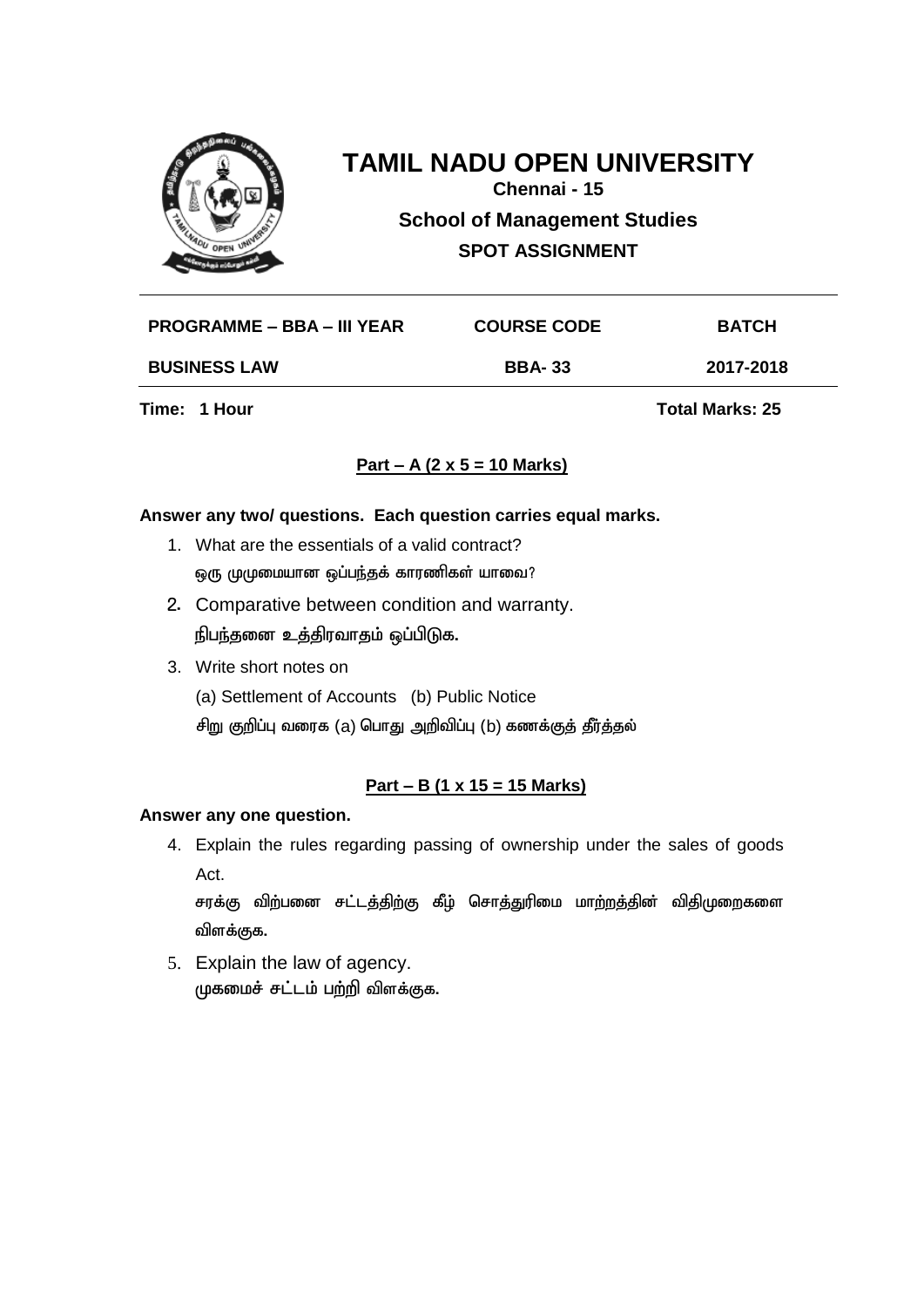

**Chennai - 15**

**School of Management Studies SPOT ASSIGNMENT**

| <b>PROGRAMME – BBA – III YEAR</b> | <b>COURSE CODE</b> | <b>BATCH</b> |
|-----------------------------------|--------------------|--------------|
| <b>BUSINESS ENVIRONMENT</b>       | <b>BBA-34</b>      | AY 2017-2018 |

**Time: 1 Hour Total Marks: 25** 

#### **Part – A (2 x 5 = 10 Marks)**

#### **Answer any two/ questions. Each question carries equal marks.**

- 1. What do you understand by Mixed Economy? கலப்பு பொருளாதாரம் பற்றி தாங்கள் அறிவது யாது?
- 2. What is industrial policy? தொழிற் கொள்கை என்றால் என்ன?
- 3. Explain the functions of Commercial Baks. வணிக வங்கிகளின் பணிகளை விவரிக்கவும்.

### **Part – B (1 x 15 = 15 Marks)**

#### **Answer any one question.**

- 4. What do you means by "Social responsibilities" of business? Enumerate and describe their responsibilities. வணிகத்தின் சமூகப் பொறுப்ப பற்றி தாங்கள் அறிவது யாது? அதன் சமூகப் பொறுப்புகளை விவரமாக தொகுக்கவும்.
- 5. Make brief review of MRTP Act, to prevent economic concentration. பொருளாதார பாதுகாப்பு சம்மந்தமாக MRTP சட்டம் பற்றி விளக்குக.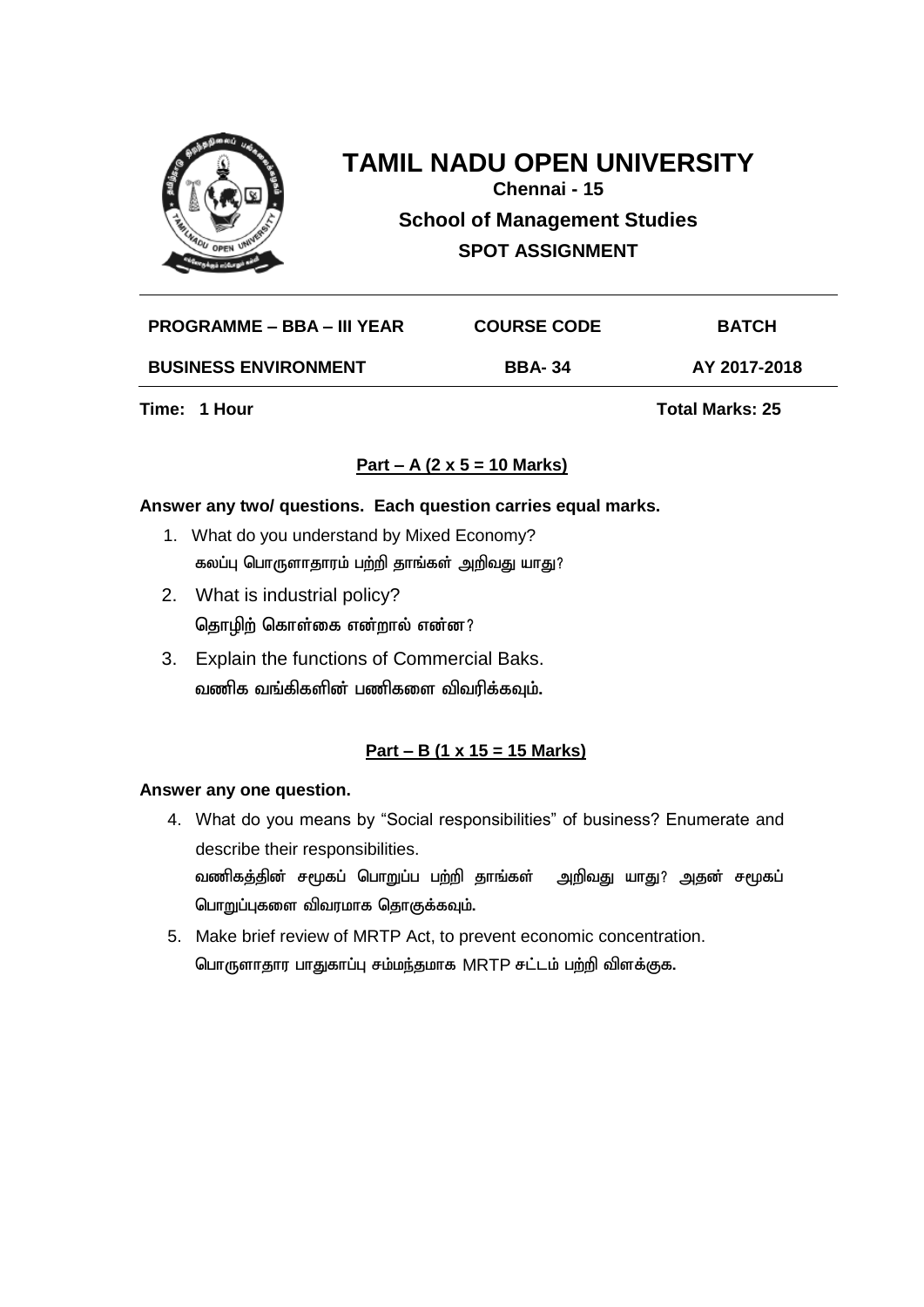

# **TAMIL NADU OPEN UNIVERSITY Chennai - 15 School of Management Studies SPOT ASSIGNMENT**

|                                                            | <b>BATCH</b> |
|------------------------------------------------------------|--------------|
| <b>MARKETING RESEARCH</b><br><b>BBA-35</b><br>AY 2017-2018 |              |

**Time: 1 Hour Total Marks: 25** 

# **Part – A (2 x 5 = 10 Marks)**

#### **Answer any two/ questions. Each question carries equal marks.**

- 1. Differentiate between market research and marketing research. சந்தை ஆய்வு மற்றும் சந்தையியல் ஆய்விற்கும் இடையே உள்ள வேறுபாடுகள்.
- 2. Write short notes an (i) One Way Tabulation (b) Cross Tabulation. சிறுகுறிப்பு வரைக (i) ஒரு வழி அட்டவணைப்படுத்துதல் (ii) குறுக்குவழி அட்டவணைப்படுத்துதல்
- 3. List out the difficulties in Advertising Research. விளம்பர ஆய்வின் குறைபாடுகளை வரிசைபடுத்துக.

# **Part – B (1 x 15 = 15 Marks)**

#### **Answer any one question.**

- 4. Discuss important instruments used in collection of Primary Data. முதல் நிலை புள்ளி விவர சேகரிப்ப முறையால் பயன்படுத்தப்படும் சாதனங்களின் முக்கியத்துவத்தை விளக்குக.
- 5. Elaborate the components of product research. பொருள் பற்றிய ஆய்வின் கூறுகள் பற்றி விவரி.